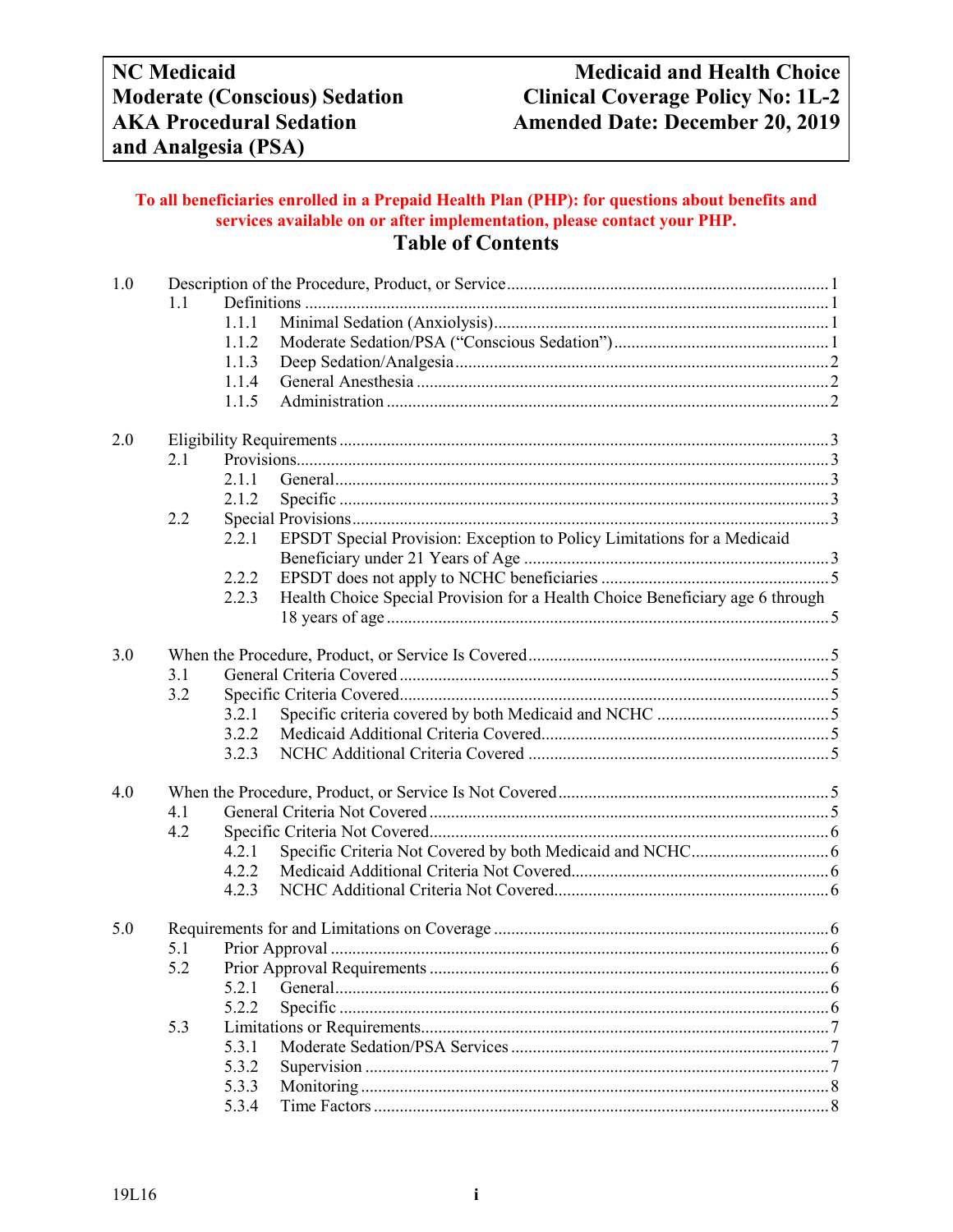# **NC** Medicaid<br> **Nedicaid and Health Choice**<br> **Medicaid and Health Choice**<br> **Clinical Coverage Policy No: 1L-2 Moderate (Conscious) Sedation**<br> **Clinical Coverage Policy No: 1L-2**<br> **AKA Procedural Sedation**<br> **Clinical Coverage Policy No: 1L-2** Amended Date: December 20, 2019

|     |                 | 5.3.5                                                                                  |  |
|-----|-----------------|----------------------------------------------------------------------------------------|--|
| 6.0 |                 |                                                                                        |  |
|     | 6.1             | Provider Qualifications and Occupational Licensing Entity Regulations 9                |  |
|     | 6.2             |                                                                                        |  |
| 7.0 |                 |                                                                                        |  |
|     | 7.1             |                                                                                        |  |
|     | 7.2             |                                                                                        |  |
| 8.0 |                 |                                                                                        |  |
|     | A.              |                                                                                        |  |
|     | <b>B.</b>       | International Classification of Diseases and Related Health Problems, Tenth Revisions, |  |
|     |                 | Clinical Modification (ICD-10-CM) and Procedural Coding System (PCS)  11               |  |
|     | $\mathcal{C}$ . |                                                                                        |  |
|     | D.              |                                                                                        |  |
|     | Α.              |                                                                                        |  |
|     | <b>B.</b>       |                                                                                        |  |
|     | $\mathcal{C}$   |                                                                                        |  |
|     | D.              |                                                                                        |  |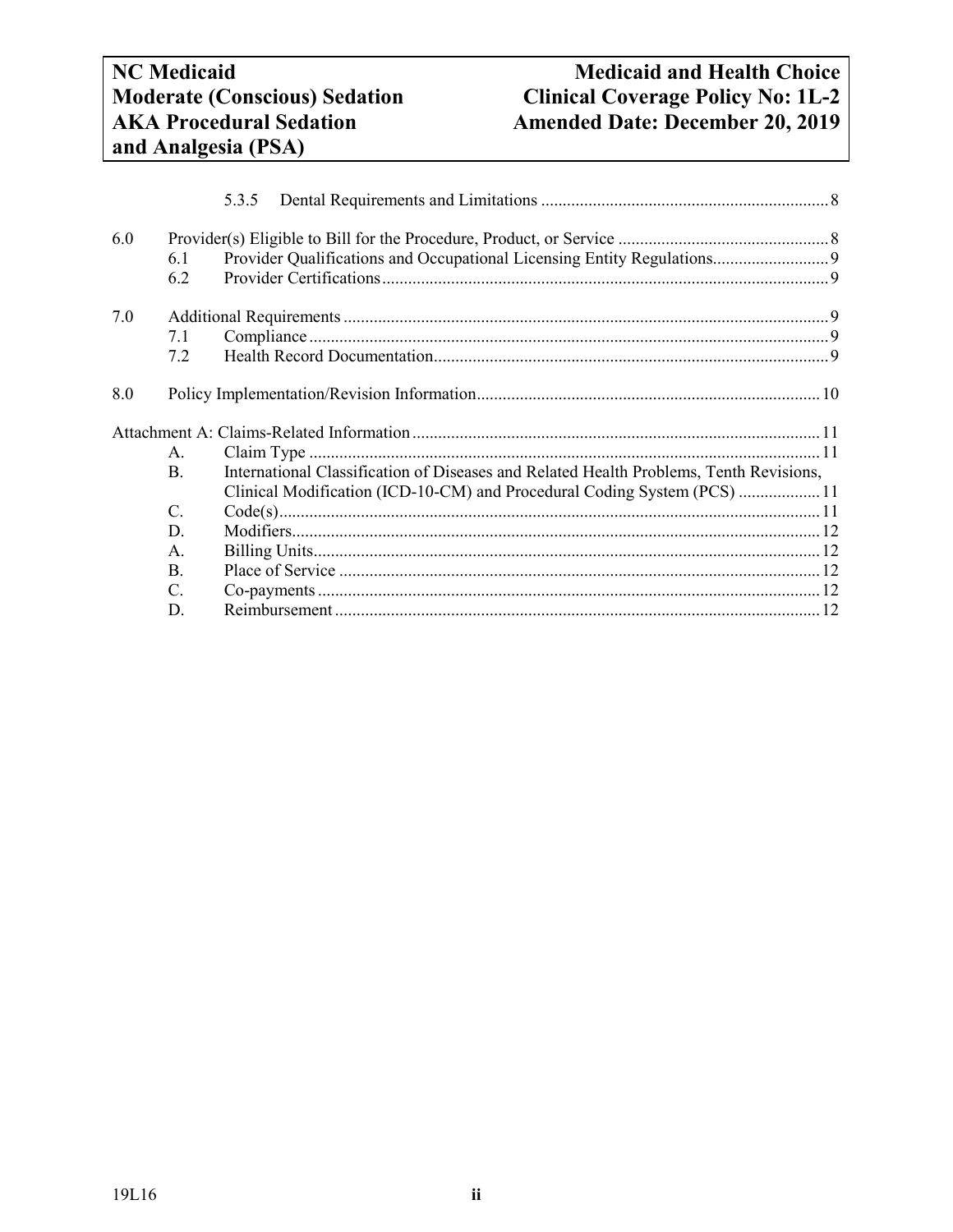# **NC Medicaid Medicaid and Health Choice Clinical Coverage Policy No: 1L-2 AKA Procedural Sedation Amended Date: December 20, 2019**

#### **Related Clinical Coverage Policies**

<span id="page-2-0"></span>Refer to<https://medicaid.ncdhhs.gov/> for the related coverage policies listed below: 4A, *Dental Services*

## **1.0 Description of the Procedure, Product, or Service**

Moderate (conscious) sedation/Procedural sedation and analgesia (PSA) is the use of medication to depress the level of consciousness in a patient while allowing the patient to continually and independently maintain a patent airway and respond appropriately to verbal commands or gentle stimulation.

Many organizations have defined different levels of sedation. These definitions are consistent among the organizations and are clearly outlined by the American Society of Anesthesiologists (ASA).

|                                          | <b>Minimal</b><br><b>Sedation</b><br>(Anxiolysis) | Moderate<br>Sedation/Analgesia<br>("Conscious                           | Deep<br>Sedation/Analgesia                                             | General<br>Anesthesia                        |
|------------------------------------------|---------------------------------------------------|-------------------------------------------------------------------------|------------------------------------------------------------------------|----------------------------------------------|
| <b>Responsiveness</b>                    | Normal response<br>to verbal<br>stimulation       | Sedation"<br>Purposeful response<br>to verbal or tactile<br>stimulation | Purposeful response<br>following repeated<br>or painful<br>stimulation | Unarousable<br>even with<br>painful stimulus |
| Airway                                   | Unaffected                                        | No intervention<br>required                                             | Intervention may be<br>required                                        | Intervention<br>often required               |
| <b>Spontaneous</b><br><b>Ventilation</b> | Unaffected                                        | Adequate                                                                | May be inadequate                                                      | Frequently<br>inadequate                     |
| Cardiovascular<br><b>Function</b>        | Unaffected                                        | Usually maintained                                                      | Usually maintained                                                     | May be Impaired                              |

#### **Continuum of Depth Sedation Definition of General Anesthesia and Levels of Sedation/Analgesia\***

\*Approved by ASA House of Delegates on October 13, 1999 and amended on October 27, 2004.

## <span id="page-2-2"></span><span id="page-2-1"></span>**1.1 Definitions**

## **1.1.1 Minimal Sedation (Anxiolysis)**

Minimal sedation (anxiolysis) is a drug-induced state during which patients respond normally to verbal commands. Although cognitive function and coordination may be impaired, ventilatory and cardiovascular functions are unaffected.

## <span id="page-2-3"></span>**1.1.2 Moderate Sedation/PSA ("Conscious Sedation")**

Moderate sedation/ PSA ("conscious sedation") is a drug-induced depression of consciousness during which patients respond purposefully to verbal commands, either alone or accompanied by light tactile stimulation. No interventions are required to maintain a patent airway, and spontaneous ventilation is adequate. Cardiovascular function is usually maintained.

#### **CPT codes, descriptors, and other data only are copyright 2018 American Medical Association. All rights reserved. Applicable FARS/DFARS apply.**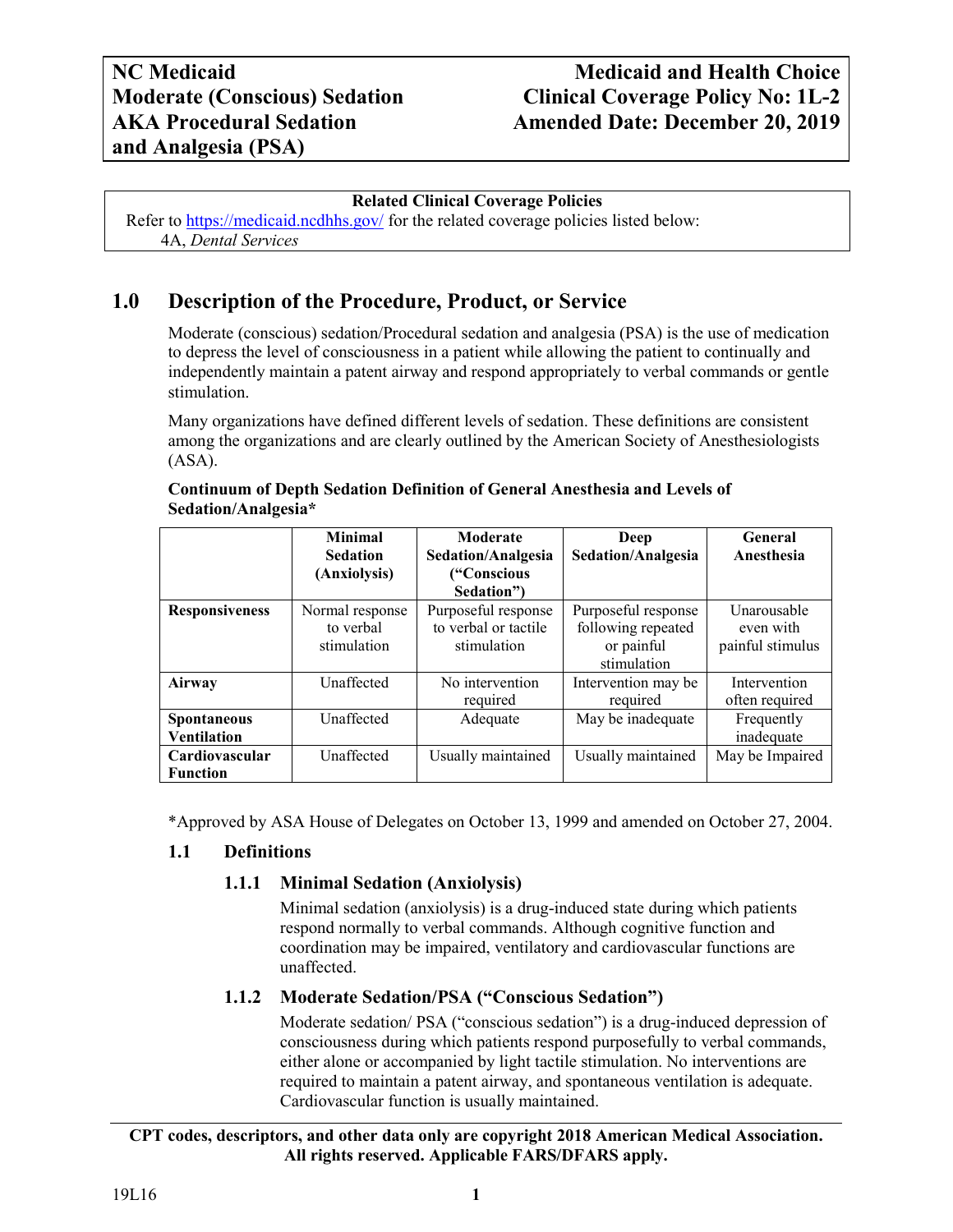## <span id="page-3-0"></span>**1.1.3 Deep Sedation/Analgesia**

Deep sedation/analgesia is a drug-induced depression of consciousness during which patients cannot be easily aroused but respond purposefully following repeated or painful stimulation. The ability to independently maintain ventilatory function may be impaired. Patients may require assistance in maintaining a patent airway, and spontaneous ventilation may be adequate. Cardiovascular function is usually maintained.

## <span id="page-3-1"></span>**1.1.4 General Anesthesia**

General anesthesia is a drug-induced loss of consciousness during which patients are not arousable, even by painful stimulation. The ability to independently maintain ventilatory function is often impaired. Patients often require assistance in maintaining a patent airway, and positive pressure ventilation may be required because of depressed spontaneous ventilation or drug-induced depression of neuromuscular function. Cardiovascular function may be impaired.

## <span id="page-3-2"></span>**1.1.5 Administration**

Moderate sedation/PSA can be administered by qualified personnel under the direction of a physician or dentist (see the Board of Dental Examiners credentialing process at [http://www.ncdentalboard.org/pdf/RulesRevised.pdf\)](http://www.ncdentalboard.org/pdf/RulesRevised.pdf). Physicians or dentists providing moderate sedation/PSA shall be qualified (and credentialed) to recognize deep sedation, manage its consequences, and adjust the level of sedation to a moderate or minimal level. The continued assessment of the effects of sedative or analgesic medications on the level of consciousness and on cardiac and respiratory function is an integral element of this service. Any provider who delivers sedation shall recognize that different levels of sedation are possible, and they are not specific to a given drug. Because selection is a continuum, it is not always possible to predict how an individual patient will respond. Hence, the recommendation (also a recommendation of the Joint Commission) that a provider of sedation should be able to manage or "rescue" a patient from one level of sedation "deeper" than that which was intended. Rescue of a patient from a deeper level of sedation than intended is an intervention by a practitioner proficient in airway management and advanced life support. The qualified (and credentialed) provider corrects adverse physiologic consequences of the deeper-than-intended level of sedation (such as hypoventilation, hypoxia, and hypotension) and returns the patient to the originally intended level of sedation.

In some circumstances a second physician (or nurse anesthetist or critical care nurse practitioner) who has been trained and credentialed to administer and manage deep sedation may be required, in addition to the trained observer, to monitor the moderate sedation/PSA. In these instances, this second physician may take complete responsibility for ordering and administering the medications for sedation.

Consultation with an anesthesiologist should be considered when deep sedation may be required either because a procedure is very painful, or the patient is required to be very still or when patients are at increased risk for sedationassociated complications.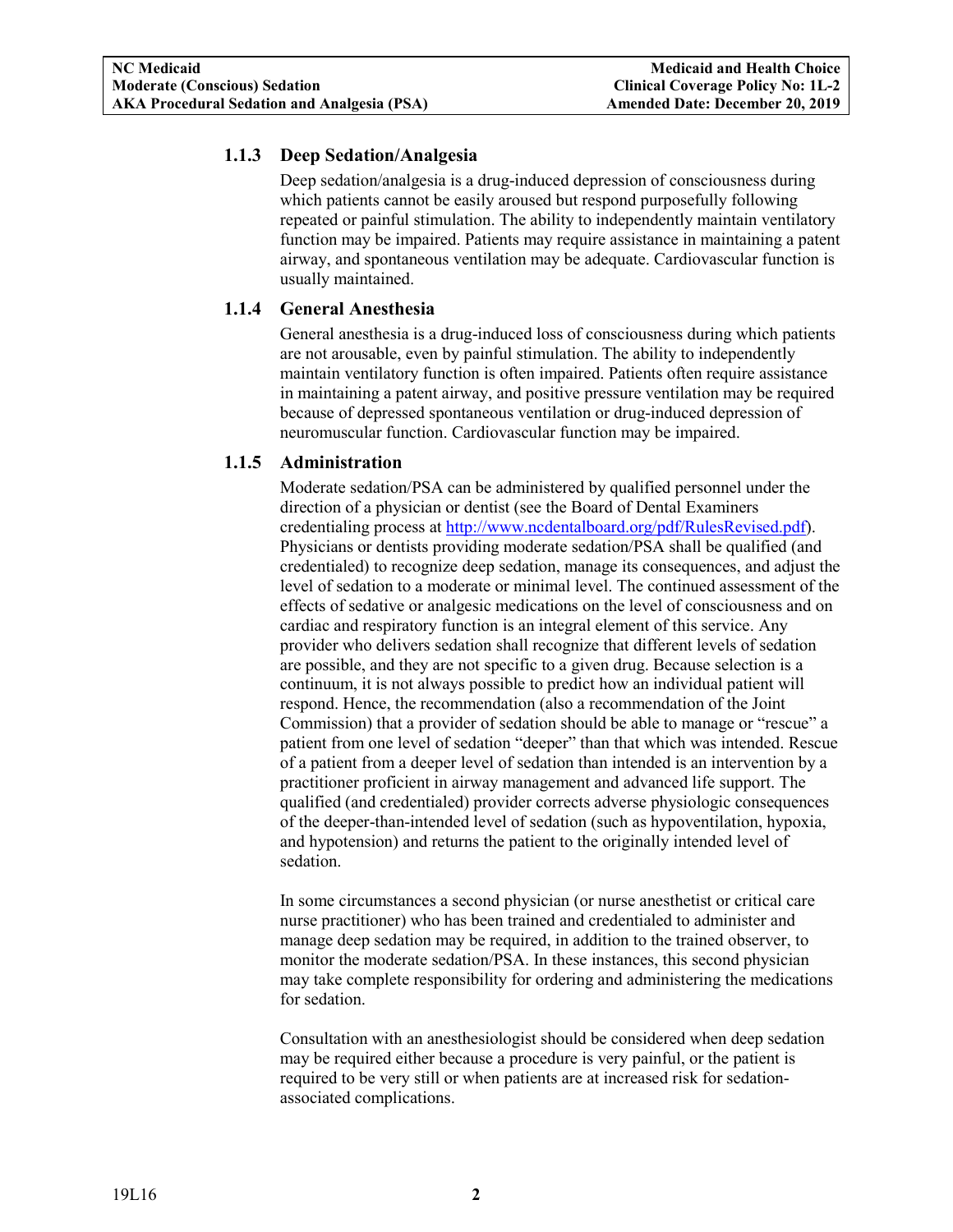The definition for moderate sedation/PSA for non-neonatal pediatric patients is the same as for adult patients: a depressed level of consciousness with the ability to independently and continuously maintain a patent airway and respond appropriately to physical stimulation. As with adult patients, pediatric patients may need to be sedated for surgical or diagnostic procedures. The American Academy of Pediatrics and the American Academy of Pediatric Dentistry have recently published guidelines for monitoring and management of pediatric patients during and after sedation for diagnostic and therapeutic procedures (Pediatrics 2006; 118 (6): 2587-2602).

Moderate (conscious) sedation/PSA includes all of the six possible routes of administration (intramuscular, intravenous, oral, rectal, intranasal, and inhalation).

## <span id="page-4-2"></span><span id="page-4-1"></span><span id="page-4-0"></span>**2.0 Eligibility Requirements**

## **2.1 Provisions**

## **2.1.1 General**

#### **(***The term "General" found throughout this policy applies to all Medicaid and NCHC policies***)**

- a. An eligible beneficiary shall be enrolled in either:
	- 1. the NC Medicaid Program *(Medicaid is NC Medicaid program, unless context clearly indicates otherwise*); or
	- 2. the NC Health Choice (*NCHC is NC Health Choice program, unless context clearly indicates otherwise)* Program on the date of service and shall meet the criteria in **Section 3.0 of this policy**.
- b. Provider(s) shall verify each Medicaid or NCHC beneficiary's eligibility each time a service is rendered.
- c. The Medicaid beneficiary may have service restrictions due to their eligibility category that would make them ineligible for this service.
- d. Following is only one of the eligibility and other requirements for participation in the NCHC Program under GS 108A-70.21(a): Children must be between the ages of 6 through 18.

## <span id="page-4-3"></span>**2.1.2 Specific**

(*The term "Specific" found throughout this policy only applies to this policy*)

- **a. Medicaid**
	- None Apply.
- **b. NCHC**

None Apply.

## <span id="page-4-5"></span><span id="page-4-4"></span>**2.2 Special Provisions**

## **2.2.1 EPSDT Special Provision: Exception to Policy Limitations for a Medicaid Beneficiary under 21 Years of Age**

a. **42 U.S.C. § 1396d(r) [1905(r) of the Social Security Act]**

Early and Periodic Screening, Diagnostic, and Treatment (EPSDT) is a federal Medicaid requirement that requires the state Medicaid agency to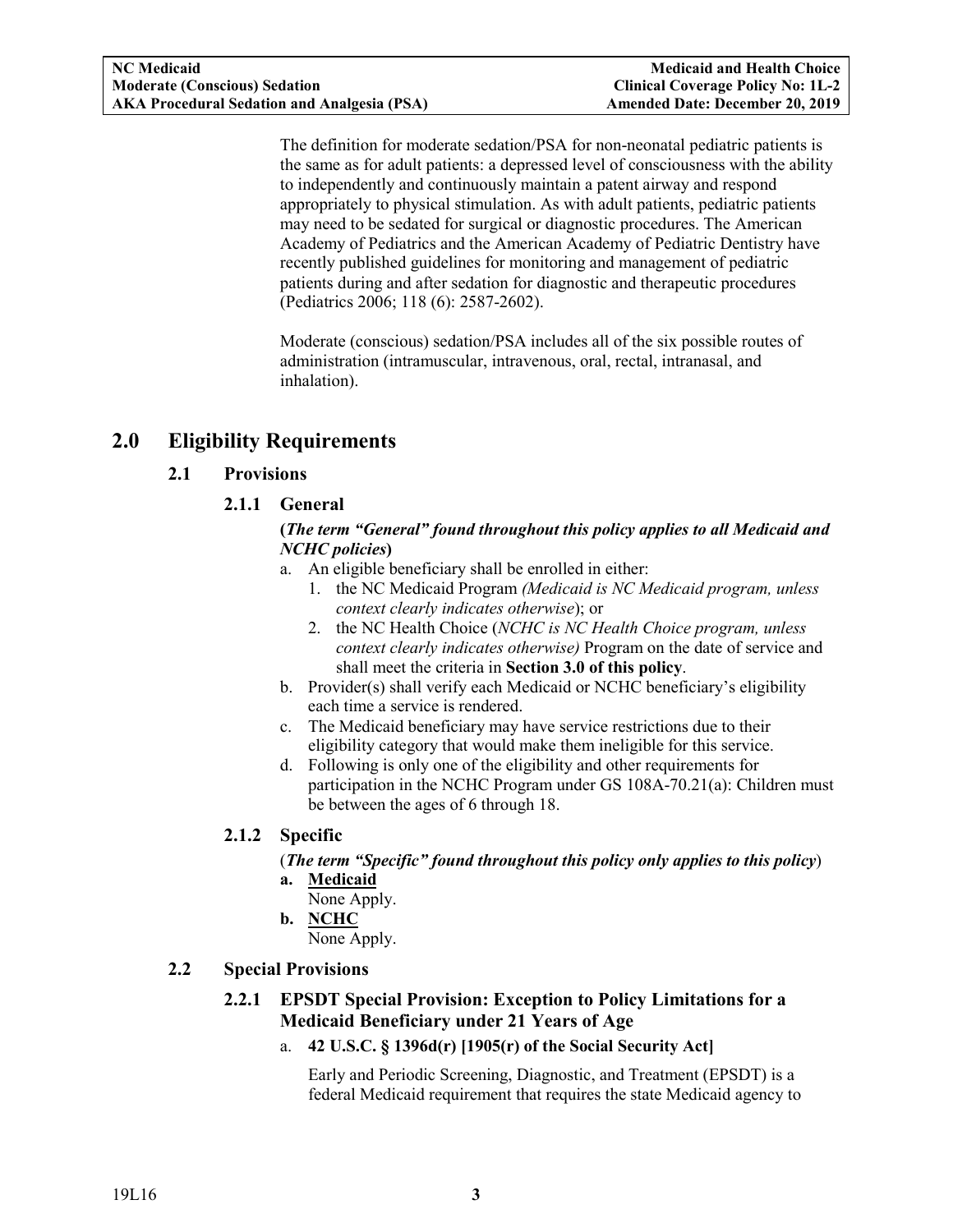<span id="page-5-0"></span>cover services, products, or procedures for Medicaid beneficiary under 21 years of age **if** the service is **medically necessary health care** to correct or ameliorate a defect, physical or mental illness, or a condition [health problem] identified through a screening examination (includes any evaluation by a physician or other licensed practitioner).

This means EPSDT covers most of the medical or remedial care a child needs to improve or maintain his or her health in the best condition possible, compensate for a health problem, prevent it from worsening, or prevent the development of additional health problems.

Medically necessary services will be provided in the most economic mode, as long as the treatment made available is similarly efficacious to the service requested by the beneficiary's physician, therapist, or other licensed practitioner; the determination process does not delay the delivery of the needed service; and the determination does not limit the beneficiary's right to a free choice of providers.

EPSDT does not require the state Medicaid agency to provide any service, product or procedure:

- 1. that is unsafe, ineffective, or experimental or investigational.
- 2. that is not medical in nature or not generally recognized as an accepted method of medical practice or treatment.

Service limitations on scope, amount, duration, frequency, location of service, and other specific criteria described in clinical coverage policies may be exceeded or may not apply as long as the provider's documentation shows that the requested service is medically necessary "to correct or ameliorate a defect, physical or mental illness, or a condition" [health problem]; that is, provider documentation shows how the service, product, or procedure meets all EPSDT criteria, including to correct or improve or maintain the beneficiary's health in the best condition possible, compensate for a health problem, prevent it from worsening, or prevent the development of additional health problems.

#### b. **EPSDT and Prior Approval Requirements**

- 1. If the service, product, or procedure requires prior approval, the fact that the beneficiary is under 21 years of age does **NOT** eliminate the requirement for prior approval.
- 2. **IMPORTANT ADDITIONAL INFORMATION** about EPSDT and prior approval is found in the *NCTracks Provider Claims and Billing Assistance Guide,* and on the EPSDT provider page. The Web addresses are specified below.

*NCTracks Provider Claims and Billing Assistance Guide*: [https://www.nctracks.nc.gov/content/public/providers/provider](https://www.nctracks.nc.gov/content/public/providers/provider-manuals.html)[manuals.html](https://www.nctracks.nc.gov/content/public/providers/provider-manuals.html)

EPSDT provider page: <https://medicaid.ncdhhs.gov/>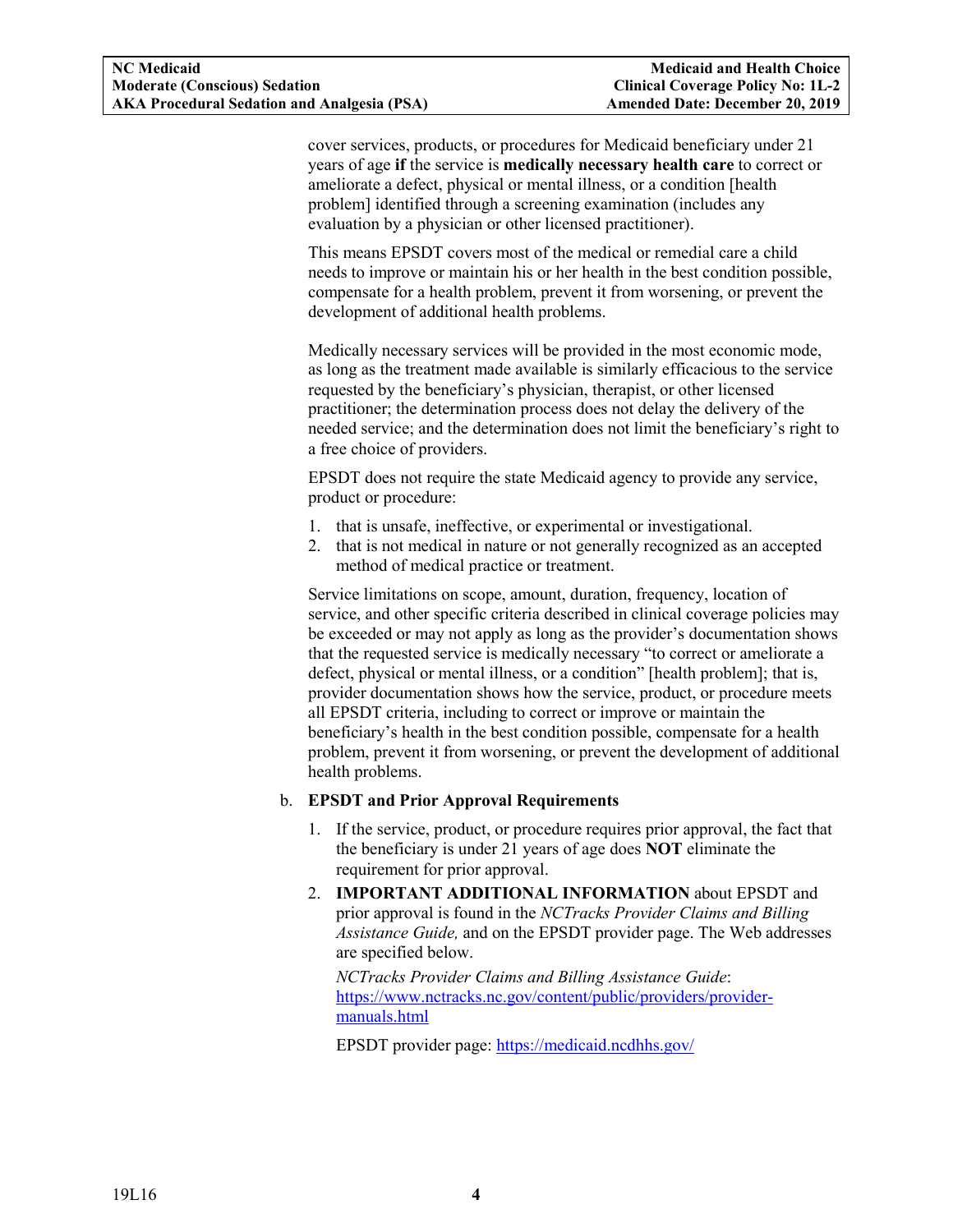## **2.2.2 EPSDT does not apply to NCHC beneficiaries**

## <span id="page-6-0"></span>**2.2.3 Health Choice Special Provision for a Health Choice Beneficiary age 6 through 18 years of age**

NC Medicaid shall deny the claim for coverage for an NCHC beneficiary who does not meet the criteria within **Section 3.0** of this policy. Only services included under the NCHC State Plan and the NC Medicaid clinical coverage policies, service definitions, or billing codes are covered for an NCHC beneficiary.

## <span id="page-6-1"></span>**3.0 When the Procedure, Product, or Service Is Covered**

*Note: Refer to Subsection 2.2.1 regarding EPSDT Exception to Policy Limitations for a Medicaid Beneficiary under 21 Years of Age.*

## <span id="page-6-2"></span>**3.1 General Criteria Covered**

Medicaid and NCHC shall cover the procedure, product, or service related to this policy when medically necessary, and:

- a. the procedure, product, or service is individualized, specific, and consistent with symptoms or confirmed diagnosis of the illness or injury under treatment, and not in excess of the beneficiary's needs;
- b. the procedure, product, or service can be safely furnished, and no equally effective and more conservative or less costly treatment is available statewide; and
- c. the procedure, product, or service is furnished in a manner not primarily intended for the convenience of the beneficiary, the beneficiary's caretaker, or the provider.

## <span id="page-6-5"></span><span id="page-6-4"></span><span id="page-6-3"></span>**3.2 Specific Criteria Covered**

- **3.2.1 Specific criteria covered by both Medicaid and NCHC** None Apply.
- **3.2.2 Medicaid Additional Criteria Covered** None Apply.
- **3.2.3 NCHC Additional Criteria Covered** None Apply.

## <span id="page-6-7"></span><span id="page-6-6"></span>**4.0 When the Procedure, Product, or Service Is Not Covered**

#### *Note: Refer to Subsection 2.2.1 regarding EPSDT Exception to Policy Limitations for a Medicaid Beneficiary under 21 Years of Age.*

## <span id="page-6-8"></span>**4.1 General Criteria Not Covered**

Medicaid and NCHC shall not cover the procedure, product, or service related to this policy when:

- a. the beneficiary does not meet the eligibility requirements listed in **Section 2.0;**
- b. the beneficiary does not meet the criteria listed in **Section 3.0;**
- c. the procedure, product, or service duplicates another provider's procedure, product, or service; or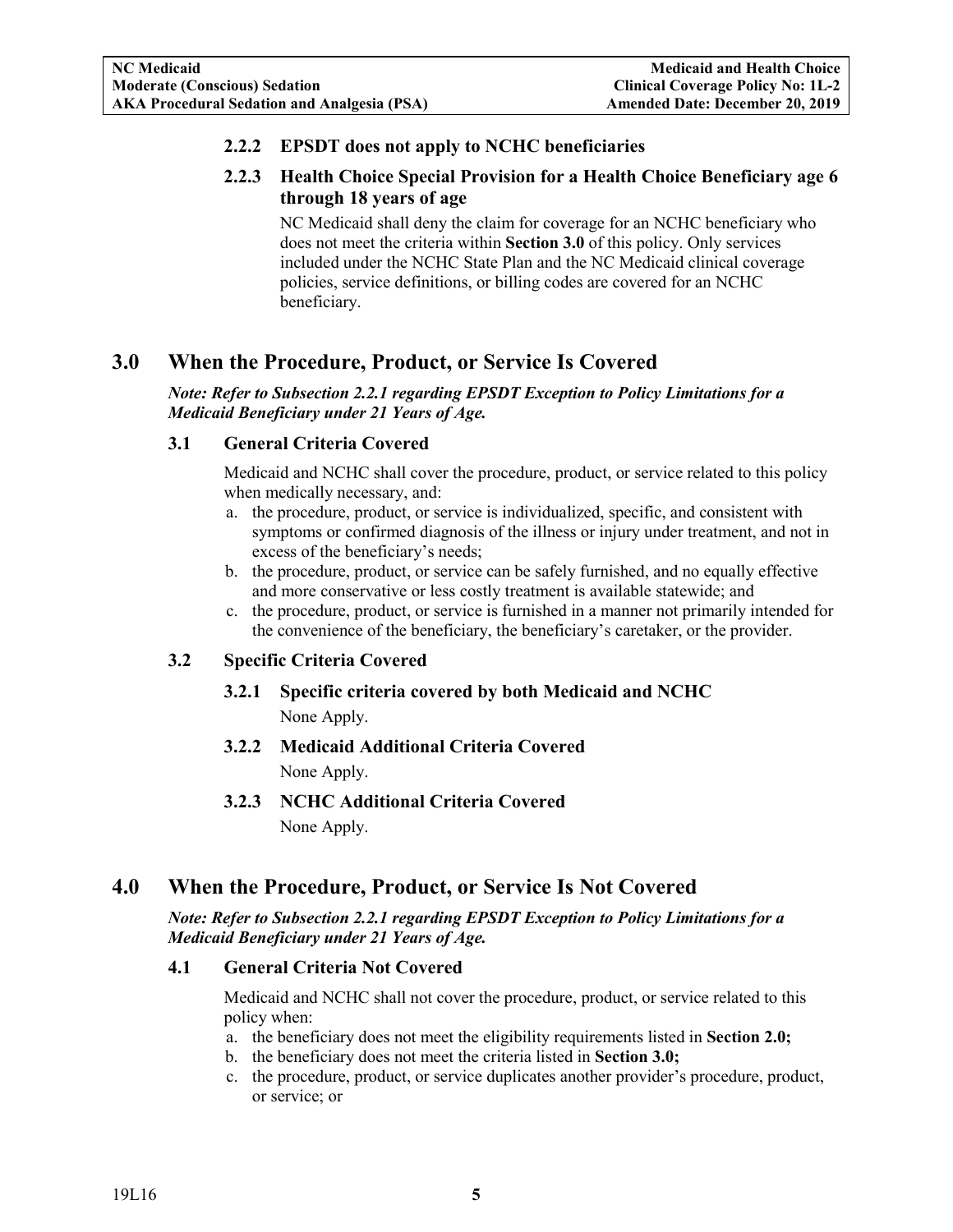d. the procedure, product, or service is experimental, investigational, or part of a clinical trial.

#### <span id="page-7-2"></span><span id="page-7-1"></span><span id="page-7-0"></span>**4.2 Specific Criteria Not Covered**

- **4.2.1 Specific Criteria Not Covered by both Medicaid and NCHC** None Apply.
- **4.2.2 Medicaid Additional Criteria Not Covered** None Apply.

#### <span id="page-7-3"></span>**4.2.3 NCHC Additional Criteria Not Covered**

- a. NCGS § 108A-70.21(b) "Except as otherwise provided for eligibility, fees, deductibles, copayments, and other cost sharing charges, health benefits coverage provided to children eligible under the Program shall be equivalent to coverage provided for dependents under North Carolina Medicaid Program except for the following:
	- 1. No services for long-term care.
	- 2. No nonemergency medical transportation.
	- 3. No EPSDT.
	- 4. Dental services shall be provided on a restricted basis in accordance with criteria adopted by the Department to implement this subsection."

## <span id="page-7-4"></span>**5.0 Requirements for and Limitations on Coverage**

#### *Note: Refer to Subsection 2.2.1 regarding EPSDT Exception to Policy Limitations for a Medicaid Beneficiary under 21 Years of Age.*

#### <span id="page-7-5"></span>**5.1 Prior Approval**

Medicaid and NCHC shall not require prior approval for. Moderate (Conscious) Sedation.

## <span id="page-7-8"></span><span id="page-7-7"></span><span id="page-7-6"></span>**5.2 Prior Approval Requirements**

**5.2.1 General**

None Apply.

## **5.2.2 Specific**

None Apply.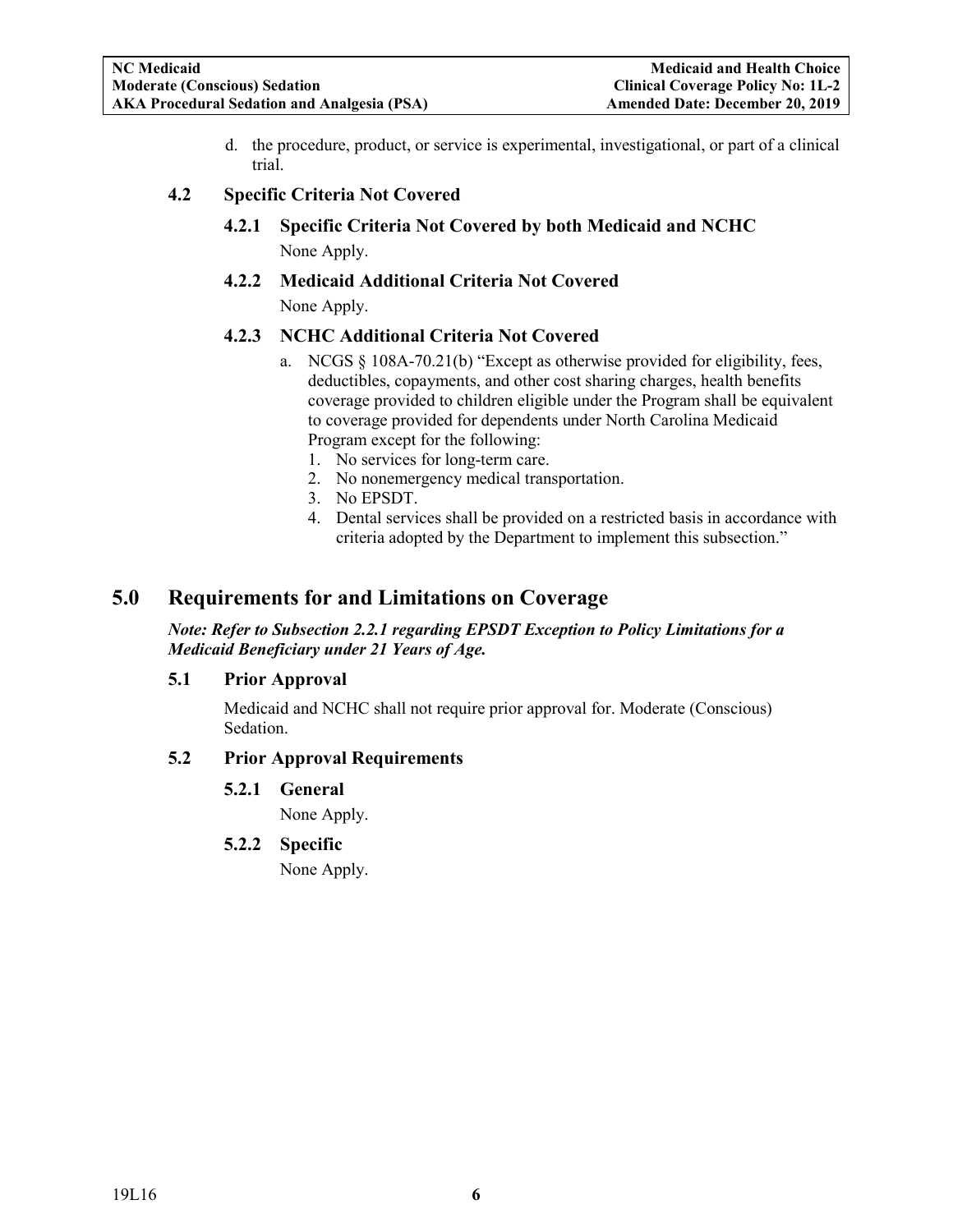## <span id="page-8-1"></span><span id="page-8-0"></span>**5.3 Limitations or Requirements**

#### **5.3.1 Moderate Sedation/PSA Services**

Moderate sedation/PSA includes the following services, which are not reported separately:

- a. assessment of the patient
- b. establishment of IV access and fluids to maintain patency
- c. administration of oxygen
- d. administration of agent
- e. maintenance of sedation
- f. monitoring of oxygen saturation, cardiac rate and rhythm, and blood pressure
- g. recovery

## <span id="page-8-2"></span>**5.3.2 Supervision**

Sedation shall be administered either by or under the immediate direct supervision of a physician or dentist who has been trained and credentialed to administer and monitor moderate sedation/PSA. Dental credentialing information is available from the North Carolina Board of Dental Examiners at [http://reports.oah.state.nc.us/ncac.asp?folderName=\Title%2021%20-](http://reports.oah.state.nc.us/ncac.asp?folderName=%5CTitle%2021%20-%20Occupational%20Licensing%20Boards%20and%20Commissions%5CChapter%2016%20-%20Dental%20Examiners) [%20Occupational%20Licensing%20Boards%20and%20Commissions\Chapter%](http://reports.oah.state.nc.us/ncac.asp?folderName=%5CTitle%2021%20-%20Occupational%20Licensing%20Boards%20and%20Commissions%5CChapter%2016%20-%20Dental%20Examiners) [2016%20-%20Dental%20Examiners,](http://reports.oah.state.nc.us/ncac.asp?folderName=%5CTitle%2021%20-%20Occupational%20Licensing%20Boards%20and%20Commissions%5CChapter%2016%20-%20Dental%20Examiners) 21 NCAC subchapter 16Q, General Anesthesia & Sedation.) The physician or dentist is responsible for the following:

- a. completion of history and physical
- b. completion of informed consent
- c. checking the adequacy of the pre-procedure fast according to these recommendations:

| <b>Appropriate Intake of Food and Liquids Before Elective Sedation</b> |                        |  |  |
|------------------------------------------------------------------------|------------------------|--|--|
| <b>Ingested Material</b>                                               | <b>Minimum Fasting</b> |  |  |
|                                                                        | Period, h              |  |  |
| Clear liquids: water, fruit juices without pulp,                       |                        |  |  |
| carbonated beverages, clear tea, black coffee                          |                        |  |  |
| Breast milk                                                            | 4                      |  |  |
| Infant formula                                                         | 6                      |  |  |
| Nonhuman milk: because nonhuman milk is similar to                     | 6                      |  |  |
| solids in gastric emptying time, the amount ingested                   |                        |  |  |
| must be considered when determining an appropriate                     |                        |  |  |
| fasting period                                                         |                        |  |  |
| Light meal: a light meal typically consists of toast and               | 6                      |  |  |
| clear liquids. Meals that include fried or fatty foods or              |                        |  |  |
| meat may prolong gastric emptying time; both the                       |                        |  |  |
| amount and type of foods ingested must be considered                   |                        |  |  |
| when determining an appropriate fasting period                         |                        |  |  |

(Source: American Society of Anesthesiologists. Practice guidelines for preoperative fasting and the use of pharmacologic agents to reduce the risk of pulmonary aspiration: application to healthy recipients undergoing elective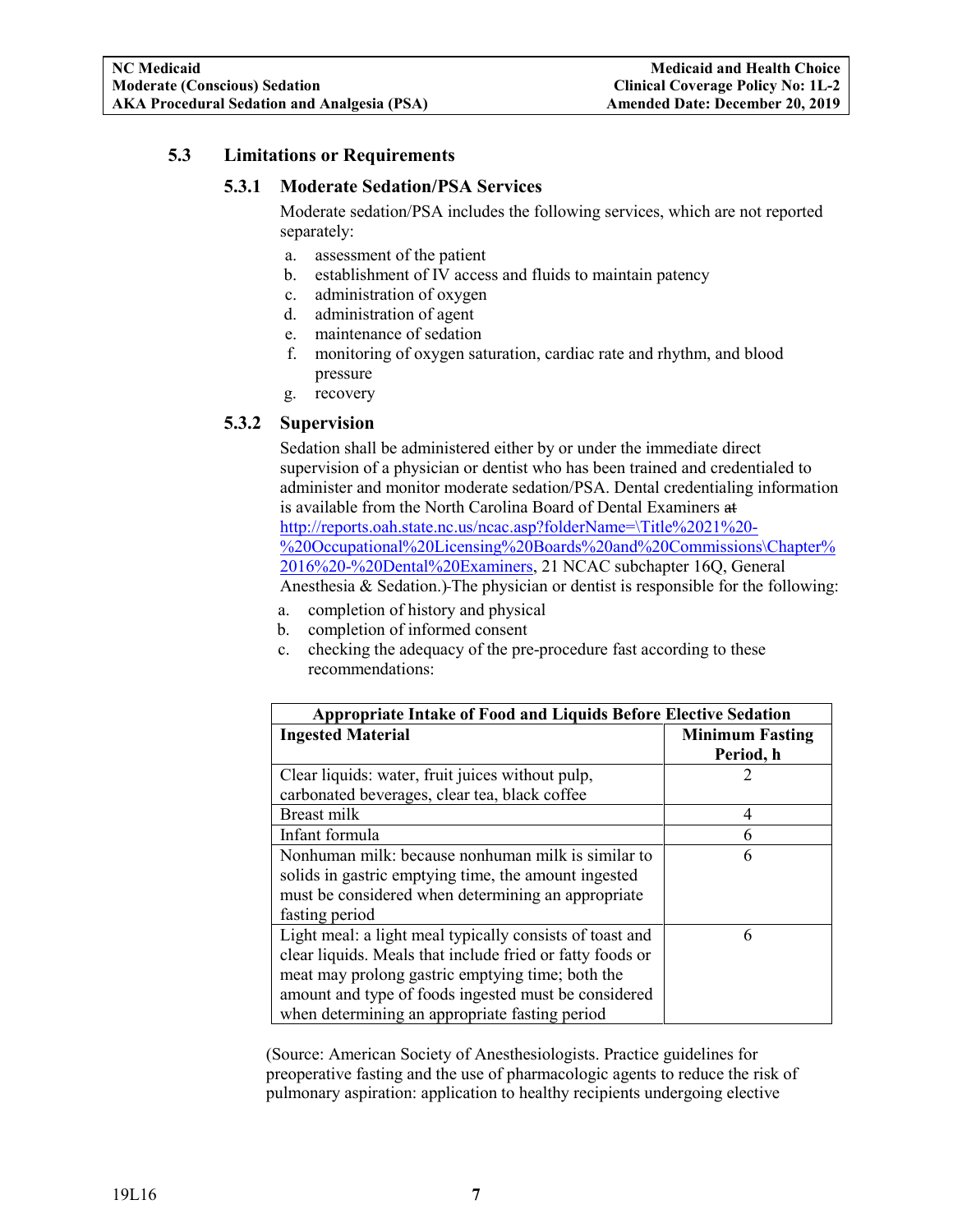<span id="page-9-4"></span>procedures—a report of the American Society of Anesthesiologists. Available at [http://www.asahq.org/~/media/sites/asahq/files/public/resources/standards](http://www.asahq.org/%7E/media/sites/asahq/files/public/resources/standards-guidelines/practice-guidelines-for-preoperative-fasting.pdf)[guidelines/practice-guidelines-for-preoperative-fasting](http://www.asahq.org/%7E/media/sites/asahq/files/public/resources/standards-guidelines/practice-guidelines-for-preoperative-fasting.pdf)

- d. ordering of the medications
- e. direction and provision of emergency interventions as necessary
- f. checking for basic equipment:
	- 1. suction: size-appropriate suction catheters and a functioning suction apparatus.
	- 2. oxygen: adequate oxygen supply and functioning flow meters.
	- 3. airways: size-appropriate airway equipment (nasopharyngeal and oropharyngeal airways, laryngoscope blades, endotracheal tubes, face masks, bag-valve-mask or equivalent device).
	- 4. drugs: all the basic drugs needed to support life during an emergency.
	- 5. monitors—functioning pulse oximeter with size-appropriate probes and other monitors as appropriate for procedures such as non-invasive blood pressure, end-tidal carbon dioxide, ECG, stethoscope.
	- 6. intravenous access.

## <span id="page-9-0"></span>**5.3.3 Monitoring**

All recipients receiving moderate sedation/PSA shall be monitored throughout the procedure as well as the recovery phase by numerous physiologic measurements. The physiologic measurements include but are not limited to continuous monitoring of oxygen saturation and cardiac rate and rhythm and intermittent recording of respiration rate, blood pressure, and level of consciousness. Administration of supplemental oxygen is encouraged for all recipients undergoing moderate sedation/PSA.

Qualified individuals responsible for monitoring the patient may **not** be engaged in any other activity during the period of moderate sedation/PSA.

## <span id="page-9-1"></span>**5.3.4 Time Factors**

Intraservice time starts with the administration of the sedation agent(s), requires continuous face-to-face attendance, and ends at the conclusion of personal contact by the physician or dentist providing the sedation.

## <span id="page-9-2"></span>**5.3.5 Dental Requirements and Limitations**

Dental providers shall additionally comply with the requirements and limitations stated in Clinical Coverage Policy 4A, *Dental Services* at [https://medicaid.ncdhhs.gov/.](https://medicaid.ncdhhs.gov/)

## <span id="page-9-3"></span>**6.0 Provider(s) Eligible to Bill for the Procedure, Product, or Service**

To be eligible to bill for the procedure, product, or service related to this policy, the provider(s) shall:

- a. meet Medicaid or NCHC qualifications for participation;
- b. have a current and signed Department of Health and Human Services (DHHS) Provider Administrative Participation Agreement; and
- c. bill only for procedures, products, and services that are within the scope of their clinical practice, as defined by the appropriate licensing entity.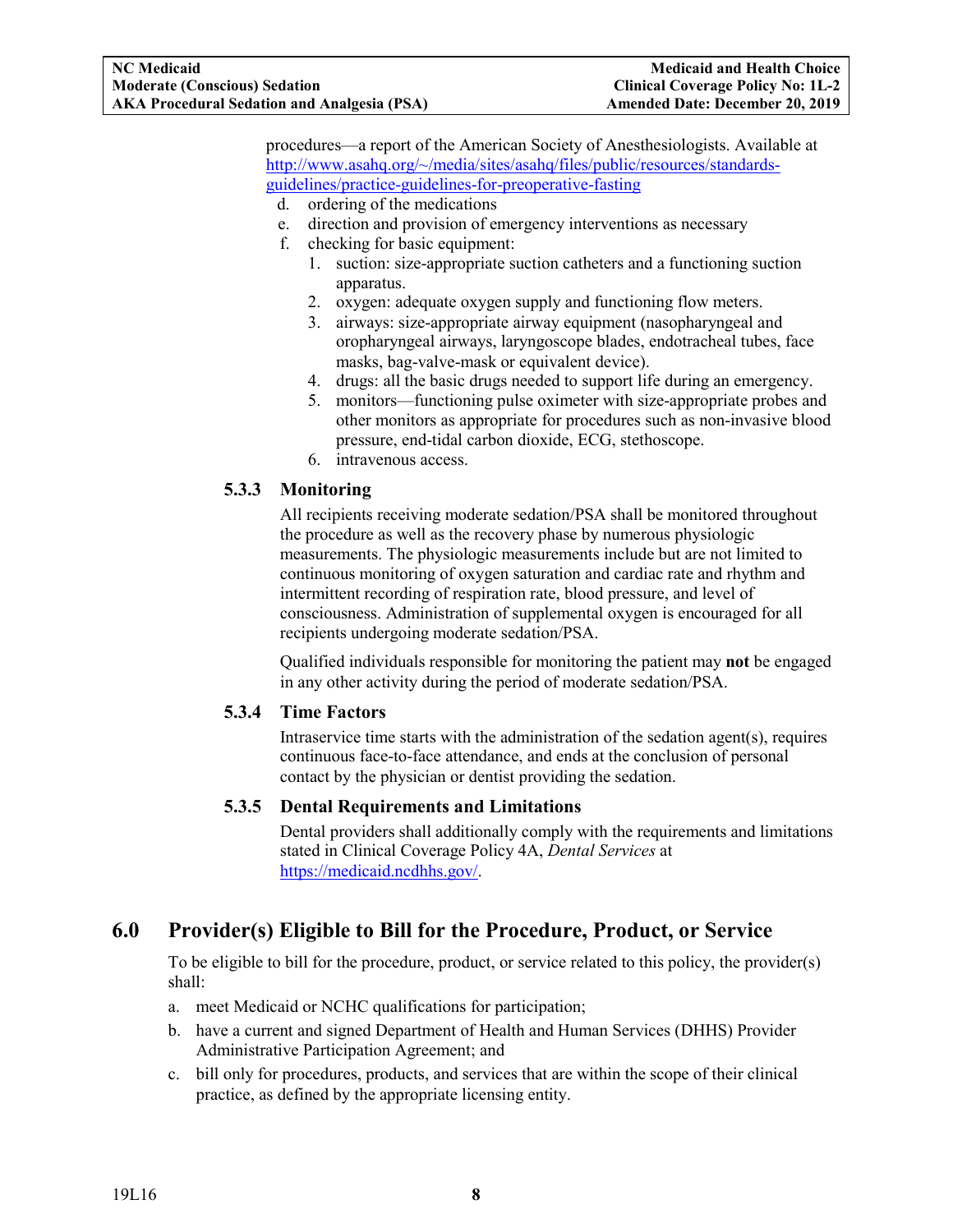## **6.1 Provider Qualifications and Occupational Licensing Entity Regulations**

None Apply.

## <span id="page-10-0"></span>**6.2 Provider Certifications**

None Apply.

## <span id="page-10-1"></span>**7.0 Additional Requirements**

#### *Note: Refer to Subsection 2.2.1 regarding EPSDT Exception to Policy Limitations for a Medicaid Beneficiary under 21 Years of Age.*

## <span id="page-10-2"></span>**7.1 Compliance**

Provider(s) shall comply with the following in effect at the time the service is rendered:

- a. All applicable agreements, federal, state and local laws and regulations including the Health Insurance Portability and Accountability Act (HIPAA) and record retention requirements; and
- b. All NC Medicaid's clinical (medical) coverage policies, guidelines, policies, provider manuals, implementation updates, and bulletins published by the Centers for Medicare and Medicaid Services (CMS), DHHS, DHHS division(s) or fiscal contractor(s).

## <span id="page-10-3"></span>**7.2 Health Record Documentation**

The provider shall document the following information in the recipient's health record:

- a. Dosage, route, time, and effect of all drugs used.
- b. Type and amount of intravenous fluids administered (including blood or blood products), monitoring devices, or equipment used.
- c. Name and medical or dental title of staff providing and monitoring moderate sedation/PSA.
- d. Cardiac rate and rhythm, blood pressure, respiratory rate, oxygen saturation, and level of consciousness are charted at intervals appropriate to the level of sedation.
- e. Return to normal level of consciousness, awareness and responsiveness, and airway protective reflexes at the completion of the moderate sedation/PSA interval.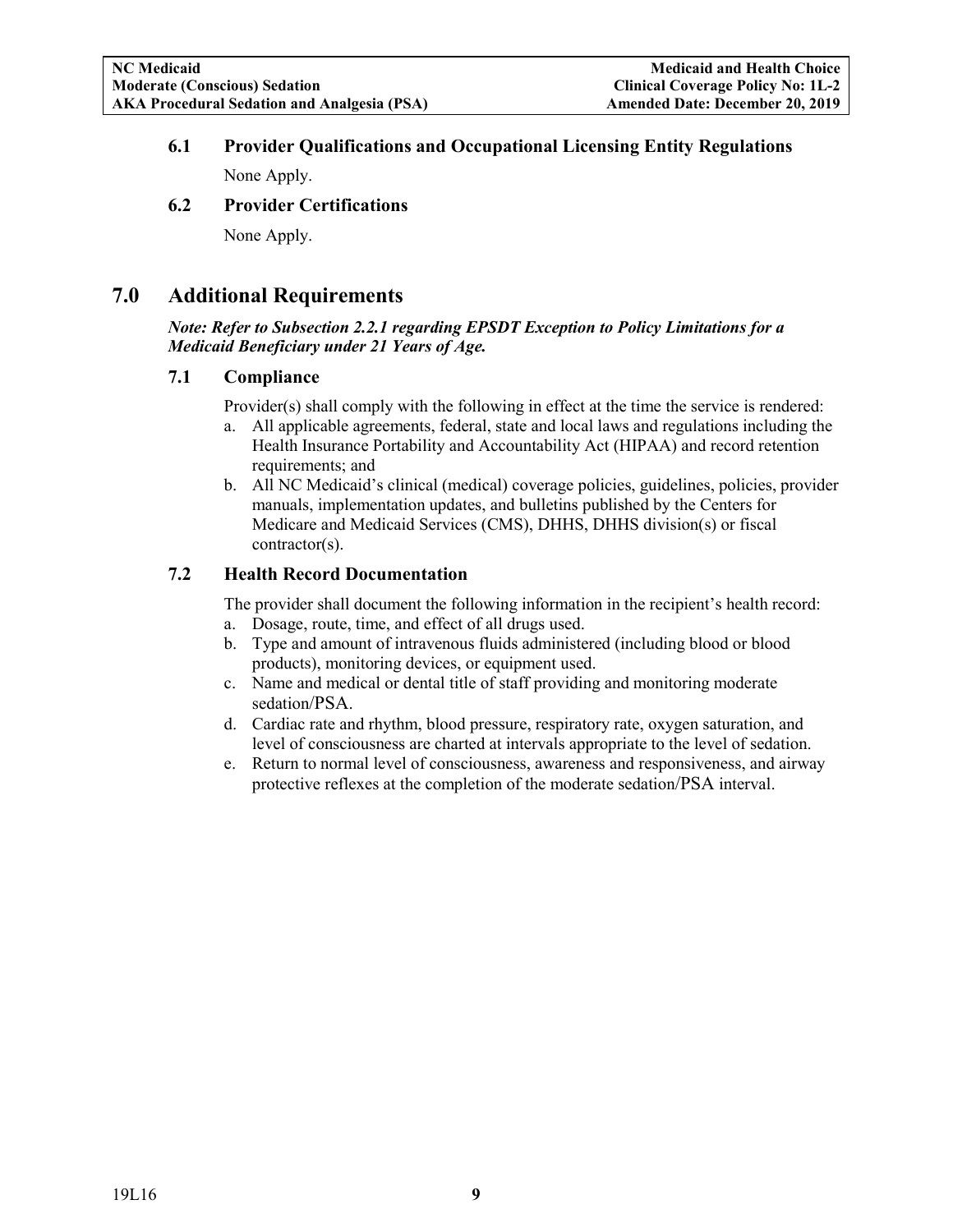# <span id="page-11-0"></span>**8.0 Policy Implementation/Revision Information**

**Original Effective Date:** December 1, 2007

#### **Revision Information:**

| <b>Date</b>         | <b>Section Revised</b>                 | Change                                                                                                                                                                                                                                          |
|---------------------|----------------------------------------|-------------------------------------------------------------------------------------------------------------------------------------------------------------------------------------------------------------------------------------------------|
| 12/01/2007          | All sections and<br>attachment(s)      | Initial promulgation.                                                                                                                                                                                                                           |
| 07/01/2010          | All sections and<br>attachment(s)      | Session Law 2009-451, Section 10.31(a)<br>Transition of NC Health Choice Program<br>administrative oversight from the State Health<br>Plan to the Division of Medical Assistance<br>(DMA) in the NC Department of Health and<br>Human Services. |
| $\sqrt{03/01/2012}$ | All sections and<br>attachment(s)      | To be equivalent where applicable to NC<br>DMA's Clinical Coverage Policy # 1L-2 under<br>Session Law 2011-145, § 10.41.(b)                                                                                                                     |
| 03/12/2012          | All sections and<br>attachment(s)      | Technical changes to merge Medicaid and<br>NCHC current coverage into one policy.                                                                                                                                                               |
| 05/01/2013          | All sections and<br>attachment(s)      | Technical change to include /Procedural<br>sedation and analgesia (PSA) in policy title                                                                                                                                                         |
| 10/01/2015          | All Sections and<br><b>Attachments</b> | Updated policy template language and added<br>ICD-10 codes to comply with federally<br>mandated 10/1/2015 implementation where<br>applicable.                                                                                                   |
| 01/01/2018          | Attachment A                           | Updated ICD-10 and CDT codes                                                                                                                                                                                                                    |
| 03/15/2019          | Table of Contents                      | Added, "To all beneficiaries enrolled in a<br>Prepaid Health Plan (PHP): for questions about<br>benefits and services available on or after<br>November 1, 2019, please contact your PHP."                                                      |
| 03/15/2019          | All Sections and<br><b>Attachments</b> | Updated policy template language.                                                                                                                                                                                                               |
| 12/20/2019          | Table of Contents                      | Updated policy template language, "To all<br>beneficiaries enrolled in a Prepaid Health Plan<br>(PHP): for questions about benefits and services<br>available on or after implementation, please<br>contact your PHP."                          |
| 12/20/2019          | Attachment A                           | Added, "Unless directed otherwise, Institutional<br>Claims must be billed according to the National<br>Uniform Billing Guidelines. All claims must<br>comply with National Coding Guidelines".                                                  |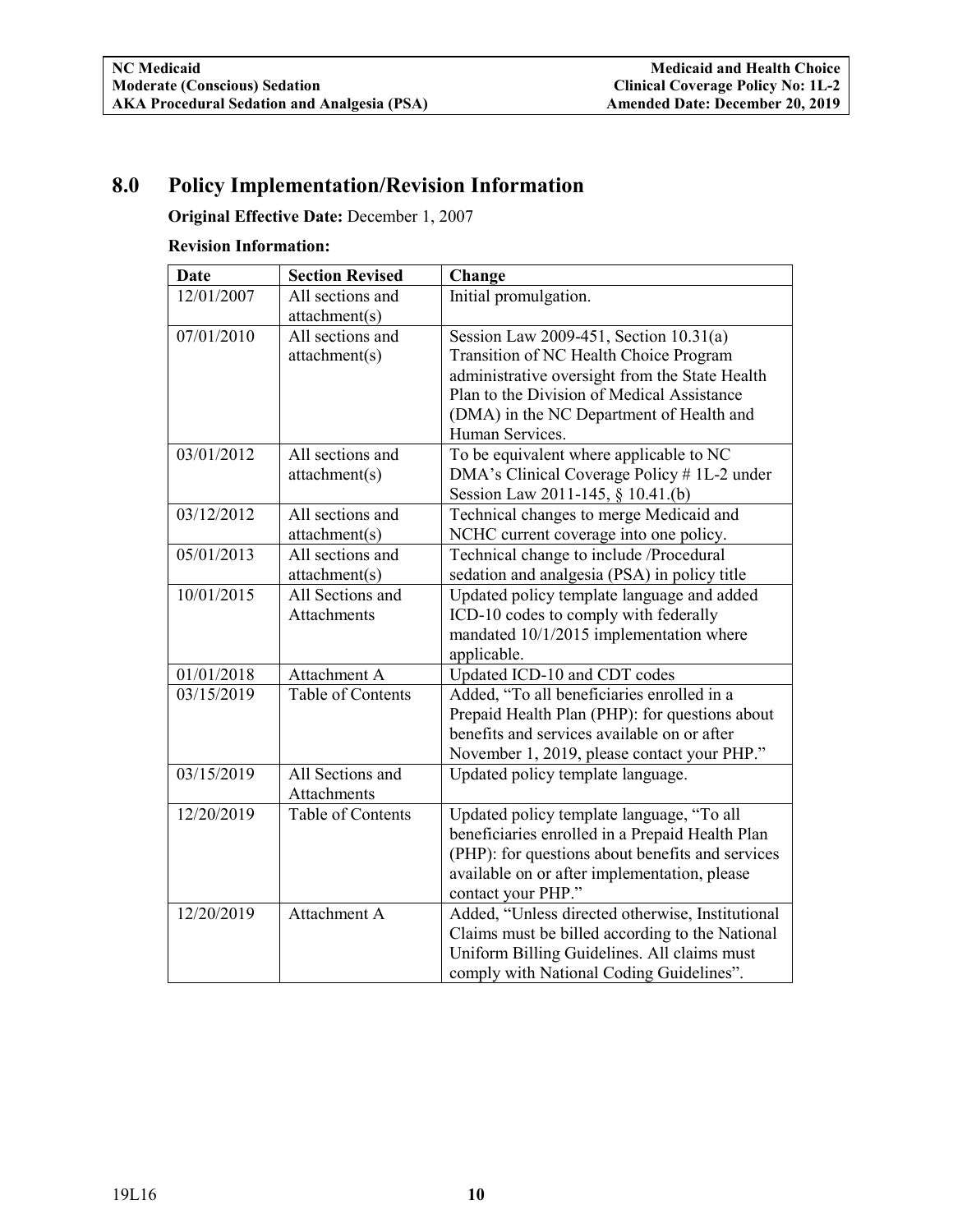## **Attachment A: Claims-Related Information**

<span id="page-12-0"></span>Provider(s) shall comply with the, *NCTracks Provider Claims and Billing Assistance Guide*, Medicaid bulletins, fee schedules, NC Medicaid's clinical coverage policies and any other relevant documents for specific coverage and reimbursement for Medicaid and NCHC:

## <span id="page-12-1"></span>**A. Claim Type**

Professional (CMS-1500/837P transaction)

Institutional (UB-04/837I transaction)

Dental (ADA - 837D transaction)

Unless directed otherwise, Institutional Claims must be billed according to the National Uniform Billing Guidelines. All claims must comply with National Coding Guidelines.

## <span id="page-12-2"></span>**B. International Classification of Diseases and Related Health Problems, Tenth Revisions, Clinical Modification (ICD-10-CM) and Procedural Coding System (PCS)**

Provider(s) shall report the ICD-10-CM and Procedural Coding System (PCS) to the highest level of specificity that supports medical necessity. Provider(s) shall use the current ICD-10 edition and any subsequent editions in effect at the time of service. Provider(s) shall refer to the applicable edition for code description, as it is no longer documented in the policy.

## <span id="page-12-3"></span>**C. Code(s)**

Provider(s) shall report the most specific billing code that accurately and completely describes the procedure, product or service provided. Provider(s) shall use the Current Procedural Terminology (CPT), CDT (Current Dental Terminology), Health Care Procedure Coding System (HCPCS), and UB-04 Data Specifications Manual (for a complete listing of valid revenue codes) and any subsequent editions in effect at the time of service. Provider(s) shall refer to the applicable edition for the code description, as it is no longer documented in the policy.

If no such specific CPT, CDT or HCPCS code exists, then the provider(s) shall report the procedure, product or service using the appropriate unlisted procedure or service code.

Moderate sedation/PSA does not include minimal sedation (anxiolysis), deep sedation, or monitored anesthesia care. The following CPT codes for moderate sedation/PSA are covered:

| <b>CPT</b> Code |  |
|-----------------|--|
| 99151           |  |
| 99152           |  |
| 99153           |  |
| 99155           |  |
| 99156           |  |
| 99157           |  |

The dental codes for sedation are:

| <b>Dental Code</b> |
|--------------------|
|--------------------|